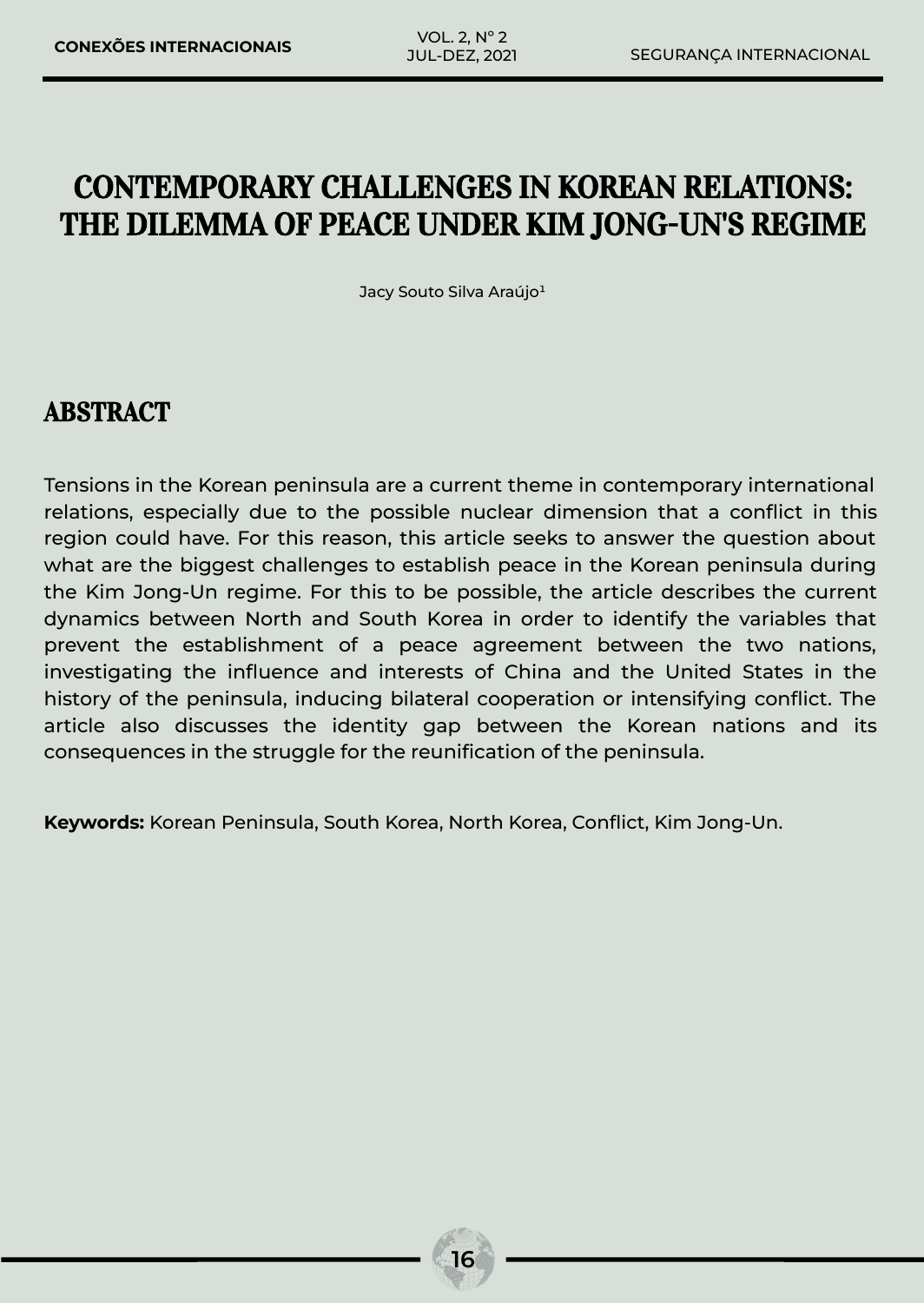### INTRODUCTION

The Korean peninsula has been the stage of several conflicts throughout its history. Conflicts that, at times, involved the great powers of each period, such as the Union of Soviet Socialist Republics (USSR), the United States (USA) and the People's Republic of China, in addition to imperial Japan, tsarist Russia and China under the Qing dynasty in earlier periods.

As pointed out by Basu (2019), the succession of hostilities influenced by the geopolitical interests of the actors involved left the Korean peninsula conquered, colonized and, finally, divided in the post-Cold War era. Which leads to the belief that the awakening of the 21st century has brought to light not only the intensification of globalization and new possibilities of connection between countries, but also revealed the existence of remnants of the conflicts of the last century, such as the war between the two Koreas.

Tensions in the Korean peninsula are a current theme in contemporary international relations, especially due to the possible nuclear dimension that a conflict in this region would have. Thus, this article seeks to answer the question about what the greatest challenges are to establish peace in the Korean peninsula

during the Kim Jong-Un regime. To help build this response, the following aspects will be analyzed: the historical precedents of the current dispute, the formation of the two Koreas as divergent nations and the external influences in the Korean conflict. Furthermore, the challenges of the relationship between the two Koreas in the contemporary world will be examined, based on the hypothesis that, today, the two Korean nations are more distinct than similar, especially regarding their socioeconomic and cultural development, and reflecting on the reasons that avoid the establishment of a peace agreement between the Democratic People's Republic of Korea and the Republic of Korea (hereinafter, North Korea and South Korea, respectively).

Recognizing that it is impossible to carry out any type of political analysis without making some reference to the past, the discussion proposed in this article begins with a review of the recent history of the Korean peninsula, pointing out the major political and social milestones in the region, since the peninsula's division until the current moment. Then, the external influences in the conflict will be discussed, especially the influence of China and the United States as the biggest world powers.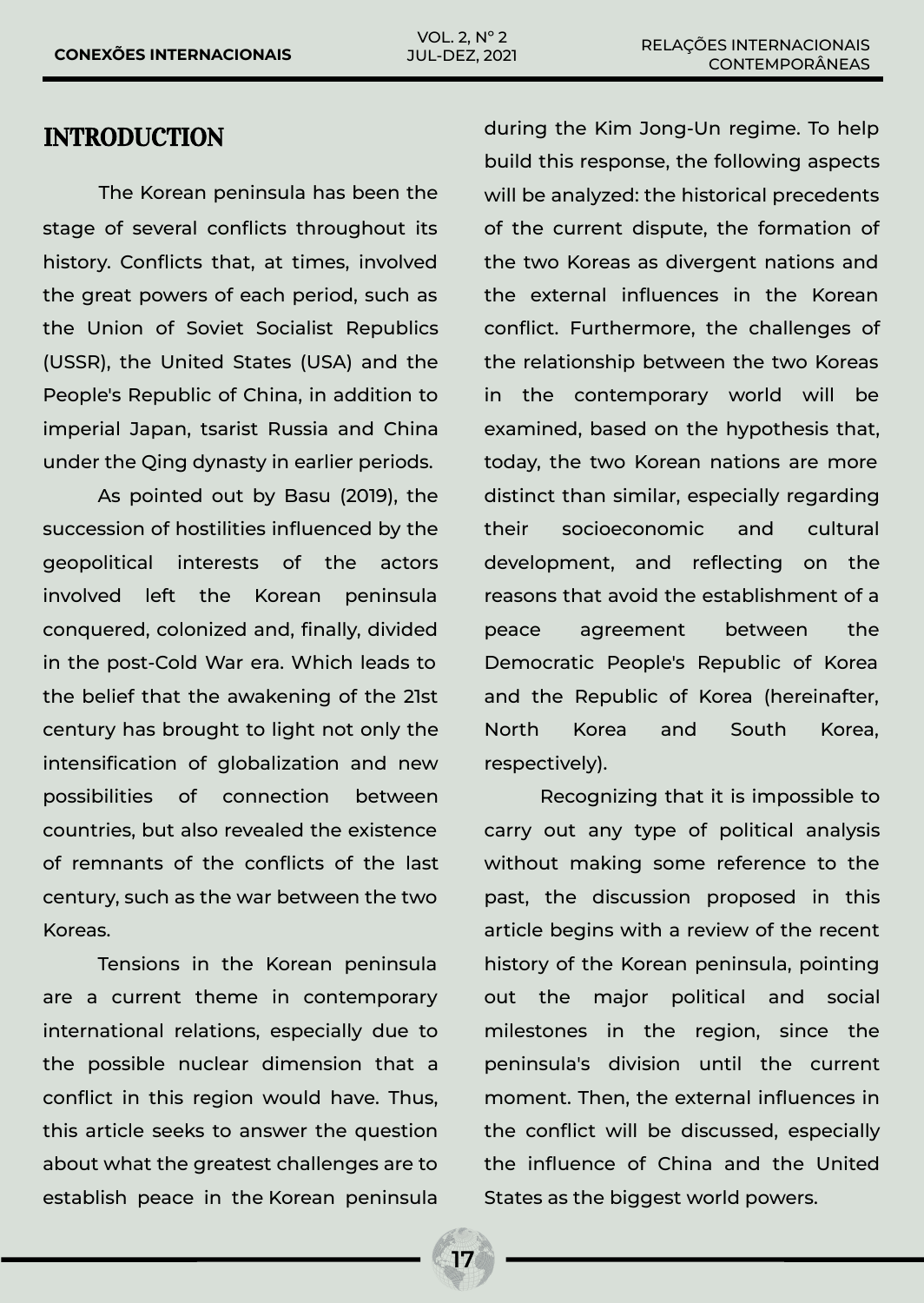Then, the possible solutions to the Korean dilemma will be debated, considering its history, external influences and the interests involved in the issue. Finally, the article will also go through different views on the reunification of the peninsula, arriving at the question of what kind of peace is possible for the Korean peninsula in the near future.

## GENERAL CONTEXT OF THE CONFLICT: BACKGROUND AND CURRENT POSITION OF THE **COUNTRIES**

The tensions that exist today in the Korean Peninsula are the result of the Korean War, a conflict that took place between 1950 and 1953, motivated by the ideological differences that existed within the Korean Peninsula after the end of World War II. This confrontation was driven by the bipolarity of the International System during the Cold War, waged between the United States and the Soviet Union, and had the influence of their respective blocs during the process of recognition of the Korean governments on the International System.

For this reason, it is important to remember that since the armistice signing² in 1953, the two Koreas have failed to establish solid bilateral relations. One of the main reasons for this diplomatic distance between the two nations is the North Korean philosophy of independence and self-sufficiency, the *Juche* Ideology, marked by the careful selection of its few diplomatic relations and commercial partnerships (KIM, 2014). In addition, another reason that keeps these two nations apart is the growth of North Korea's threats to the International System through its continuous tests of nuclear weapons and ballistic missiles (SOUZA; DARSIE, 2018). Including, in the recent history of rivalries, the explosion of the Kaesong office, located in the border region between the two nations, and a symbol of the Inter-Korean relations.

Sousa and Darsie (2018) believe that, although worrisome, North Korea's threats can also be interpreted as a game of power. This strategy aims to demonstrate military power and show that the country is not willing to abandon its nuclear program, even amid the harsh sanctions applied by the United Nations (UN) and the European Union (EU). For the authors, by causing instability in the peninsula, North Korea's hostile attitude interferes with regional security and draws the attention of neighboring countries, which places the country in a better negotiating position in future agreements regarding its nuclear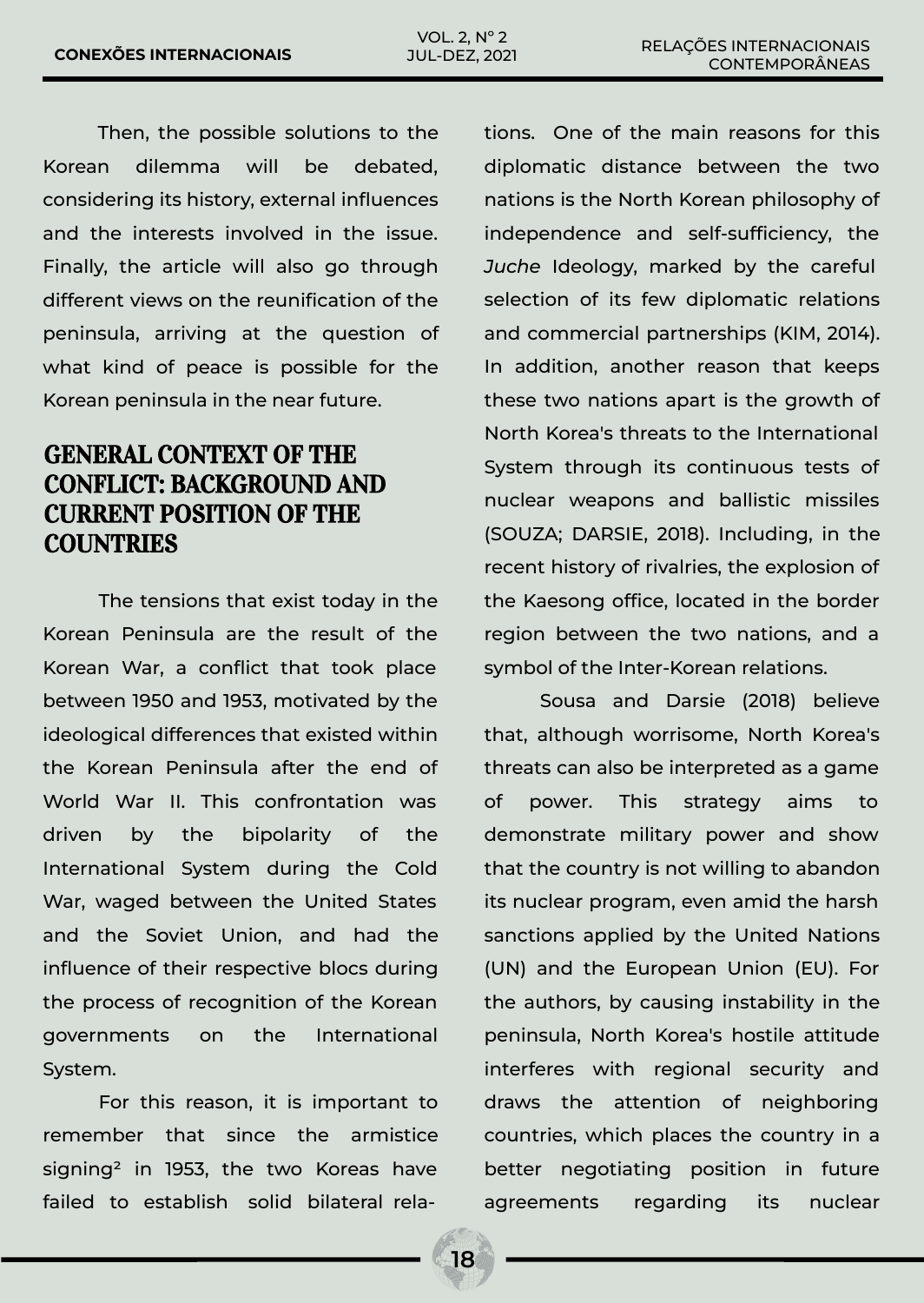program (SOUZA; DARSIE, 2018).

This form of bargaining practiced by North Korea can be explained by the argument proposed by Joseph Nye (2002) when he states that power is the ability to achieve your goals and change the behavior of others to achieve them, if necessary. As explained by the author, this ability is often associated with the possession of certain resources (NYE JR., 2002). Resources which, in the case of North Korea under Kim Jong-Un's regime, come in the form of nuclear weapons and threats to other countries.

South Korea, on the other hand, has forged a positive image for itself, focused on seeking and maintaining harmonious relationships with its neighbors and on its integration into the Asian community. The country also maintains good relations with other nations around the globe, signing numerous bilateral and multilateral trade agreements that boost its Gross Domestic Product, making it one of the world's leading economies and increasing its regional and global relevance.

However, as pointed out by Souza (2017), the South still relies on its agreements with the United States to guarantee its territorial security and the protection of the South Korean people in the event of a direct conflict with North

Korea, mainly because the latter invests a good part of its annual revenue in improving its sources of defense, such as the army and nuclear weapons (KIM, 2014).

Furthermore, the internal transformations that each of these societies underwent led to economic and cultural distancing between the two nations, making the task of defining a single Korean cultural identity, for example, increasingly difficult. According to Moreira (2017), the fragmentation of national identity and empathy towards North Koreans is more evident in younger generations, born in a globalized world without any memory of a united peninsula. Therefore, contrary to what is preached by the South Korean government, it is possible to affirm that, today, there is already a deep identity gap between South and North Koreans. The union of these factors leads to the hypothesis that, given the current scenario of both nations, North Korea and South Korea are closer to a conflict than to a reunification (SOUZA, 2017).

The imminence of a conflict between the two Koreas supports Vidigal's (2006) argument that, although globalization has caused a redefinition of the State's role regarding its dependence on other nations - as well as International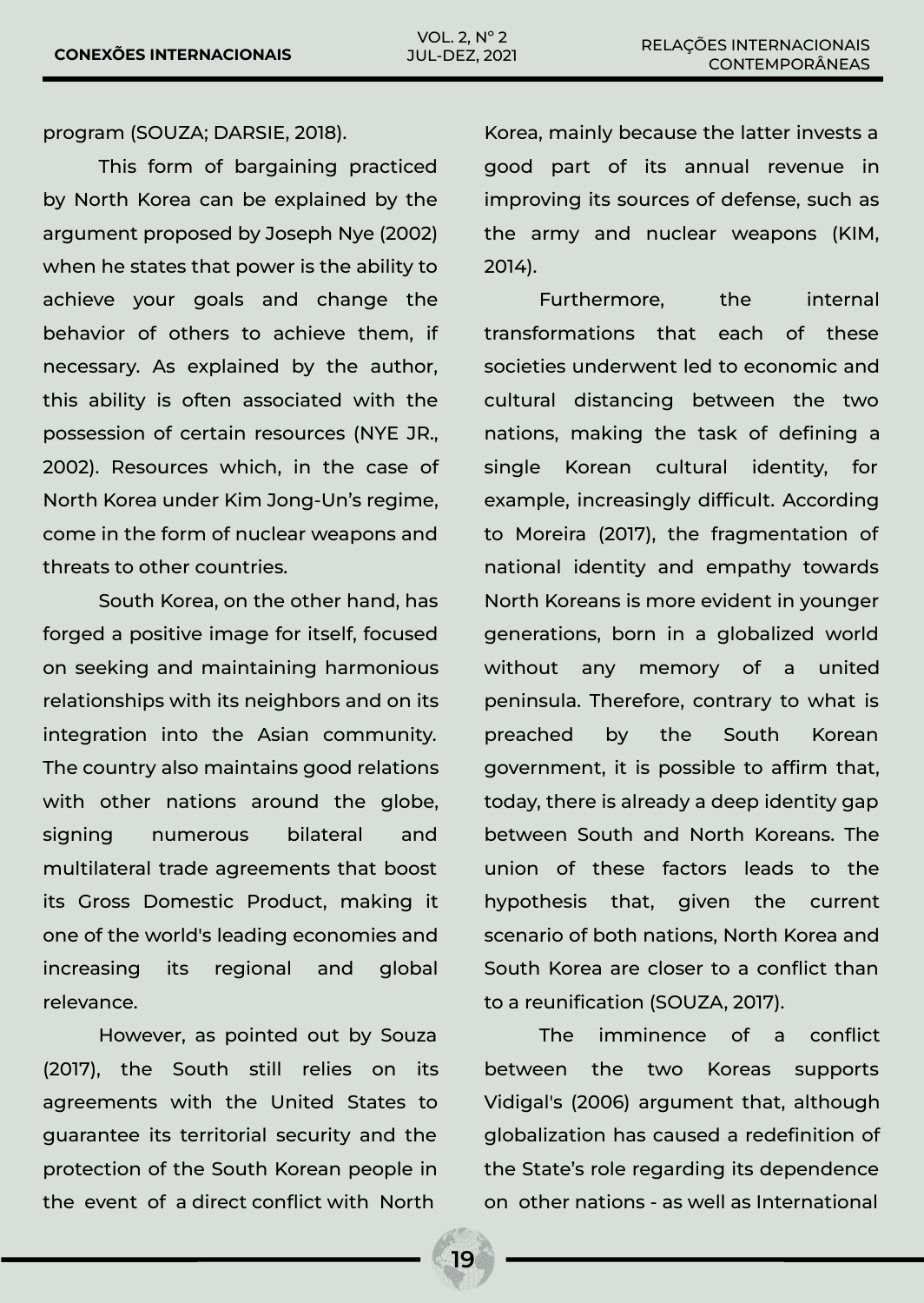Organizations and non-governmental actors - they continue to be the main actors in international relations. Since States are the central agents of change when it comes to the balance of power and the maintenance of peace in the International System. Even so, according to Rotberg (2002), today "More is required of the modern state, too, than ever before". In the 21st century, a nation without well-maintained trade and security connections poorly serves its citizens and, according to the author, when governments refuse or cannot provide essential services to all its citizens, failure looms (ROTBERG, 2002). This statement proves itself to be true specially in the North Korean case, where these characteristics are already seen, and the situation still intensifies because of the destructive decisions taken by its individualistic leaders that have paved the way for the total failure of the North Korean state.

## EXTERNAL INFLUENCES ON THE CONFLICT

Another aspect that cannot be left out of this analysis are the external influences on the conflict, especially the influences of China and the United States as the greatest world powers. It is worth mentioning that the beginning of these countries' interest in the conflict between the Koreas is not recent, it started during the Cold War when the then socialist bloc supported North Korea and the US supported South Korea during the Korean War. Even with the end of the Cold War and the dissolution of the Soviet Union (and the socialist bloc), capitalist and socialist ideologies are still present in the Korean peninsula through the economic and military influence of China and the US in the region.

China, due to its solid diplomacy, characterized by its non-violent resolution of conflicts, manages to dialogue with both Korean governments, serving as a bridge to north-south dialogue. In addition, the Chinese presence on the peninsula is also due to its historical influence on political and security decisions in the region, a characteristic that has not lost strength over time, but which continues to be present and even justifies its position as a conciliator between North Korea, South Korea, and other countries (RAMALHO, 2013).

As pointed out by Souza and Darsie (2018), conserving North Korea as a socialist ally is part of the Chinese strategy to keep this region safe from future invasions and specially to keep US military forces at bay. It can be added that China's interests in the Korean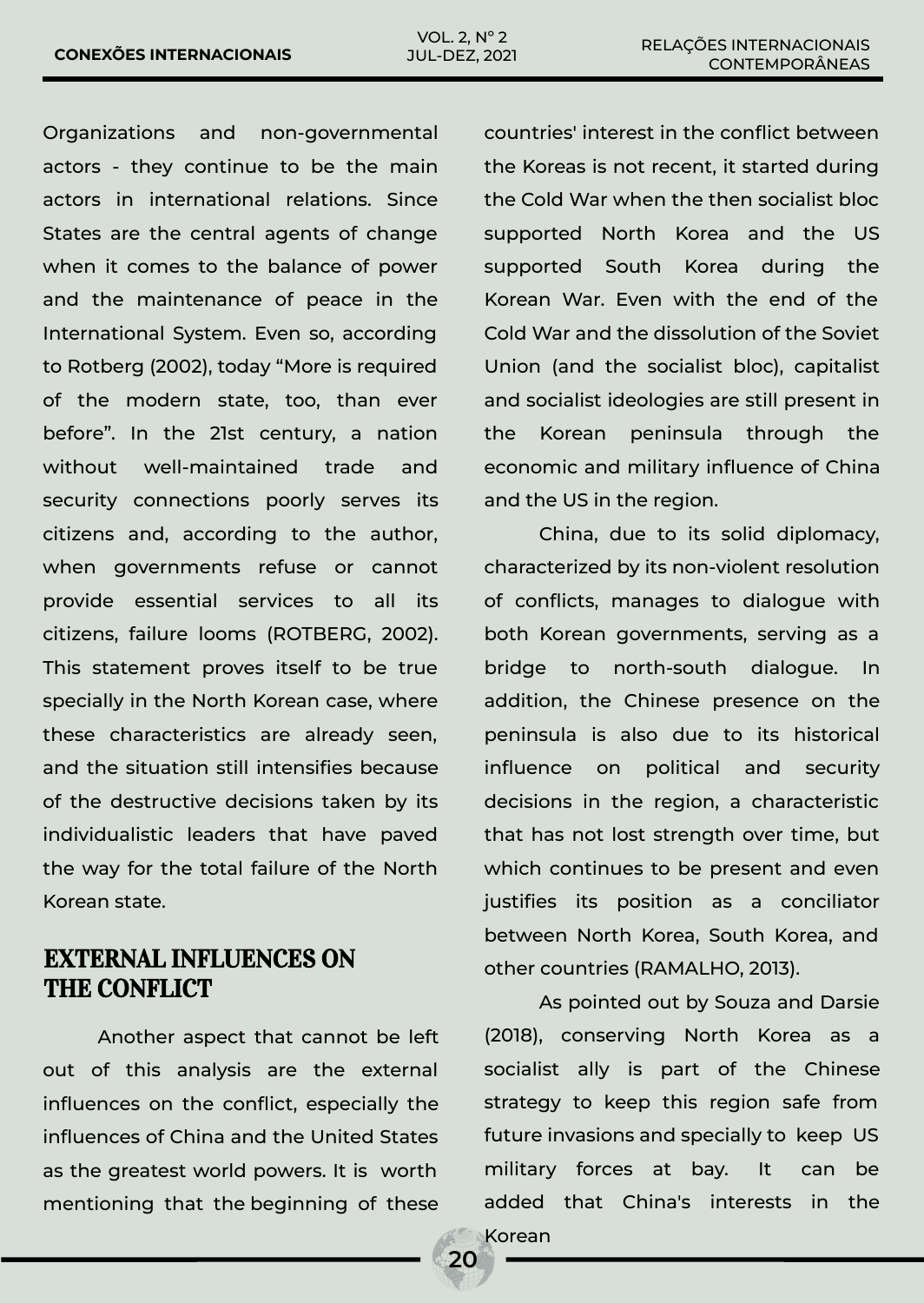Peninsula go beyond security issues, also passing through the geopolitical and economic sectors, intensifying trade between these countries. As is the case of its economic cooperation with Pyongyang within the Northeast Asia revitalization plan, facilitating trade between North Korea and the provinces of the Northeast region of China (RAMALHO, 2013). In addition, China continues to maintain a good relationship with the neighboring nation, as, aside from following the same ideological strand, North Korea's geographic position serves as a barrier against invasions in the Manchuria region (SOUZA; DARSIE, 2018).

For North Korea, the partnership with China is essential for its survival as a sovereign nation, since, by investing a large part of its annual revenue in security and having a low participation in foreign trade, the country is not capable of meeting its internal needs, a fact that aggravates the country's deep social inequalities and keeps it dependent on Chinese aid.

Therefore, in general, China's greatest interest in stabilizing the Korean Peninsula is preserving North Korea's status quo, keeping the regime unchanged and, consequently, maintaining its dependence on China, which guarantees Chinese influence in the country (RAMALHO, 2013). Furthermore, by persuading the Koreas to deepen their ties and maintain peaceful relations, China undermines American influence in the region, remaining a relevant and legitimate regional power (SOUZA; DARSIE, 2018).

As for the United States, its main interest in the region revolves around international security. For the American government, North Korea began to be seen as a threat to security when the country announced, in 2003, its withdrawal from the Nuclear Non-Proliferation Treaty (NPT) and admitted having nuclear weapons in its territory (SOUZA; DARSIE, 2018). Thus, North Korea became part of the so-called Axis of Evil within the American fight against international terrorism (NYE JR., 2002). In this case, with an approach focused mainly on the total denuclearization of the country (BUSH, 2002/2003).

One of the strategies adopted by the American government to try to change this situation was to adopt an uncompromising stance in relation to Pyongyang, demanding that the country abandon its nuclear program before any bilateral negotiations begin. This strategy proves to be inefficient, given North Korea's unwavering stance in relation to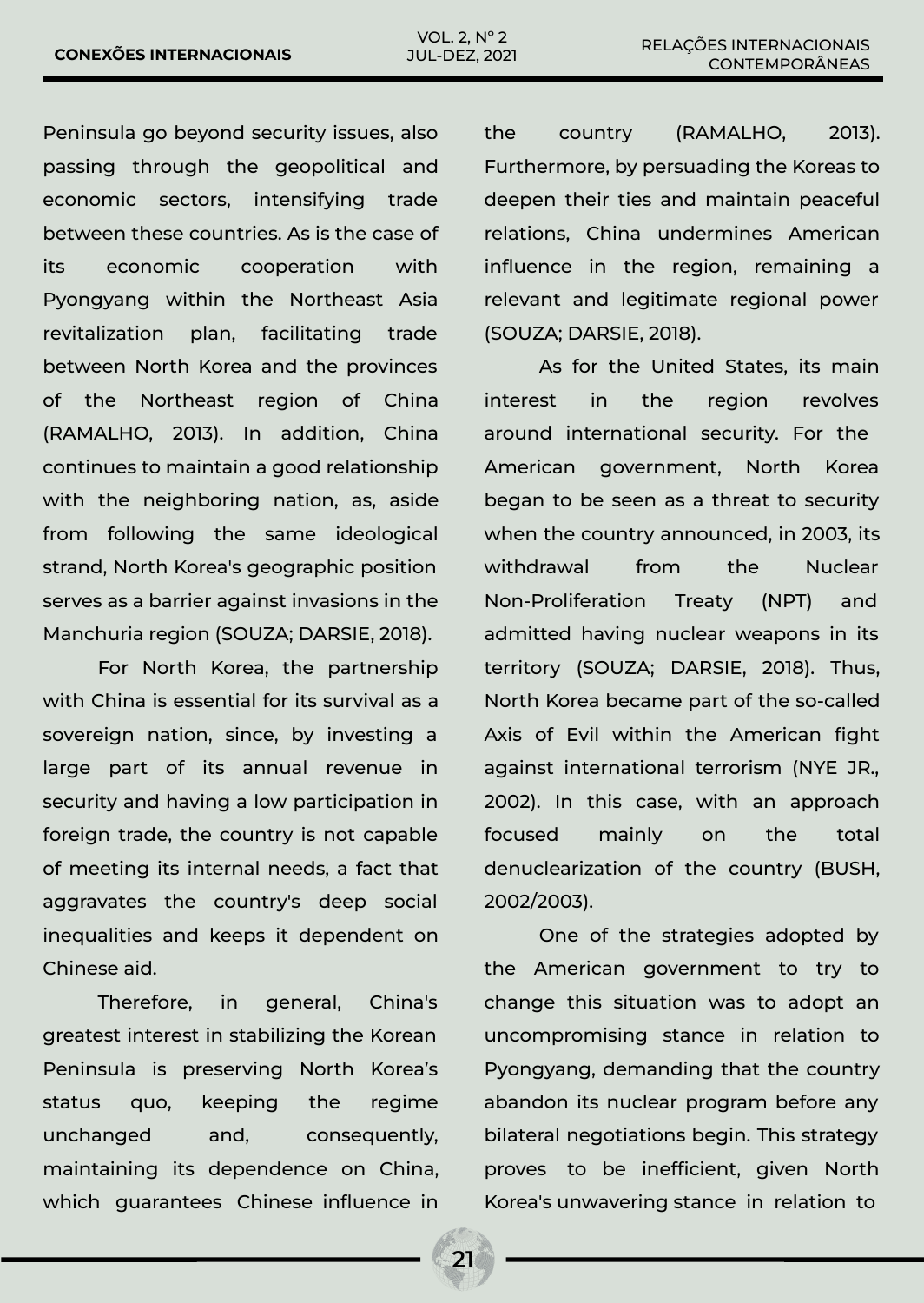its nuclear program and its distrust of the United States' intentions towards the socialist regime and its national security (BRITES, 2014 apud SOUZA; DARSIE, 2018).

Even though it is considered a threat to international security, the crisis on the Korean peninsula still manages, in some way, to be advantageous for the United States. Through it the country is able to strengthen its relations with its allies in the region, especially with South Korea and Japan, and as a result it maintains a greater military presence in the Far East (SOUZA; DARSIE, 2018). Indeed, by sustaining a military contingent in this region, the US is also gaining yet another way to demonstrate power in the context of its trade war against China.

Consequently, the image of the conflict is presented as follows: China works in favor of stability in the region, aiming to eliminate the American presence and sustain the regime's permanence in North Korea, as it is an important regional ally. The US, on the other hand, profits more from the peninsula's instability and, therefore, fights for the failure of the North Korean state and for the end of socialism in the world. Amid this, the reunification of the peninsula seems unlikely, both because of the external influence and the social distance that previously united the imaginary of unity at the two extremes of the peninsula (MOREIRA, 2017).

Even so, while the imagery of a single Korean identity is decaying, the idea of unification itself remains a strong moral measure within the Korean peninsula. As explained by Moreira (2017), the main argument in favor of unification in the 21st century is the possible economic growth of the peninsula. For this reason, according to the author, rather than appealing for emotional reasons, the best way to increase public interest in unification would be to promote the economic benefits it would supposedly bring to the Korean people. The argument here is that bringing together the work of the North and the technological power of the South would lead to a strong Korean economy, invigorated and ready for the new millennium. (YONHAP, 2014; KOREAN TIMES, 2015 apud MOREIRA, 2017)

#### **CONCLUSION**

Given the overview of the Korean Peninsula, the question arises as to what kind of peace would be possible for the region. The big dilemma is that there is no consensus within this debate. As exposed by Kim (2014), some authors argue that the regime will collapse, as

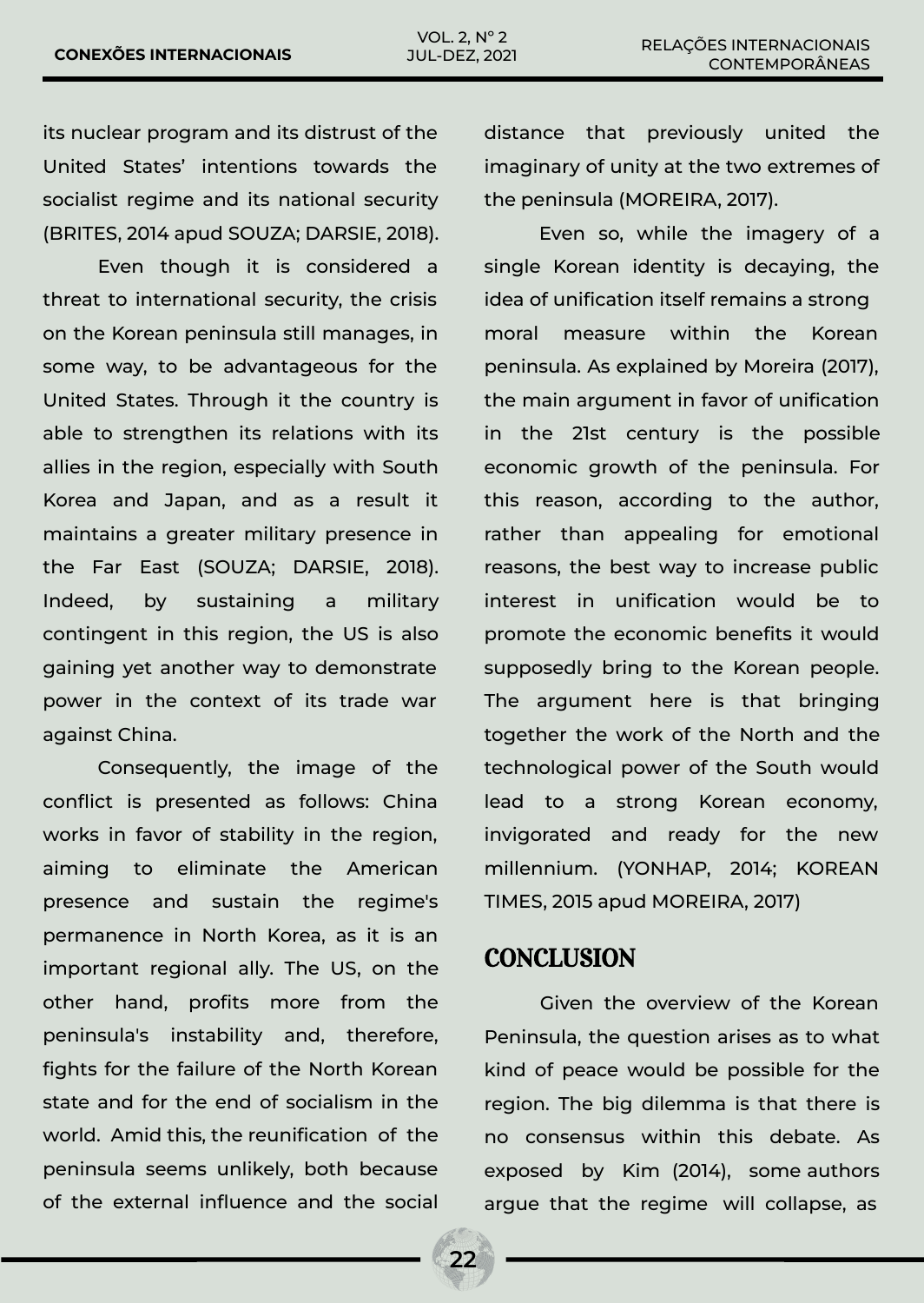happened with other communist nations, leaving a trail of destruction behind, while other authors argue that the status quo will not change. There is also a group of those who claim that the nation will follow the Chinese example and make changes gradually, in order to avoid the fragmentation of the State (KIM, 2014).

Although it is very difficult to make predictions about the unfolding of tensions in the Korean Peninsula, it is possible to imagine that a war would not benefit either side. Making use of Nye's (2002) argument, in today's world, the use of force is a threat to the economic goals of the great powers (such as China, the United States and South Korea, in this case). For the author, even non-democratic states, less submissive to international morality, ought to consider the impacts of war on their economic goals, as it is less acceptable today than a century or even half a century ago (NYE JR., 2002).

While the reignite of the war is unlikely, reunification also seems to generate debates about its likelihood and benefits. As mentioned above, the dissociation of identity between nations would generate high costs for the peninsula in the event of a reunification, both in the economic sphere and in the sociocultural realm, requiring great

efforts from the Korean authorities to promote the rapprochement of the Korean peoples (MOREIRA, 2017; LEE, 2013).

In conclusion, taking into consideration the situation presented so far it can be indicated that if the parties are interested in dialoguing - through the bridge of dialogue established by China one of the possible options for the peninsula's near future is the construction of a "Cold Peace", following the term proposed by Boris Yeltsin (apud HUNTINGTON, 1996). This juncture would be considered peaceful because neither party wants to engage in a direct war, knowing its consequences. But it would be a "Cold Peace" because, even without a military conflict, North Korea remains a socialist-individualist State among an Asian community that is increasingly open to the economic benefits of globalization, a point that remains decisive in the process of integrating a country into the international community.